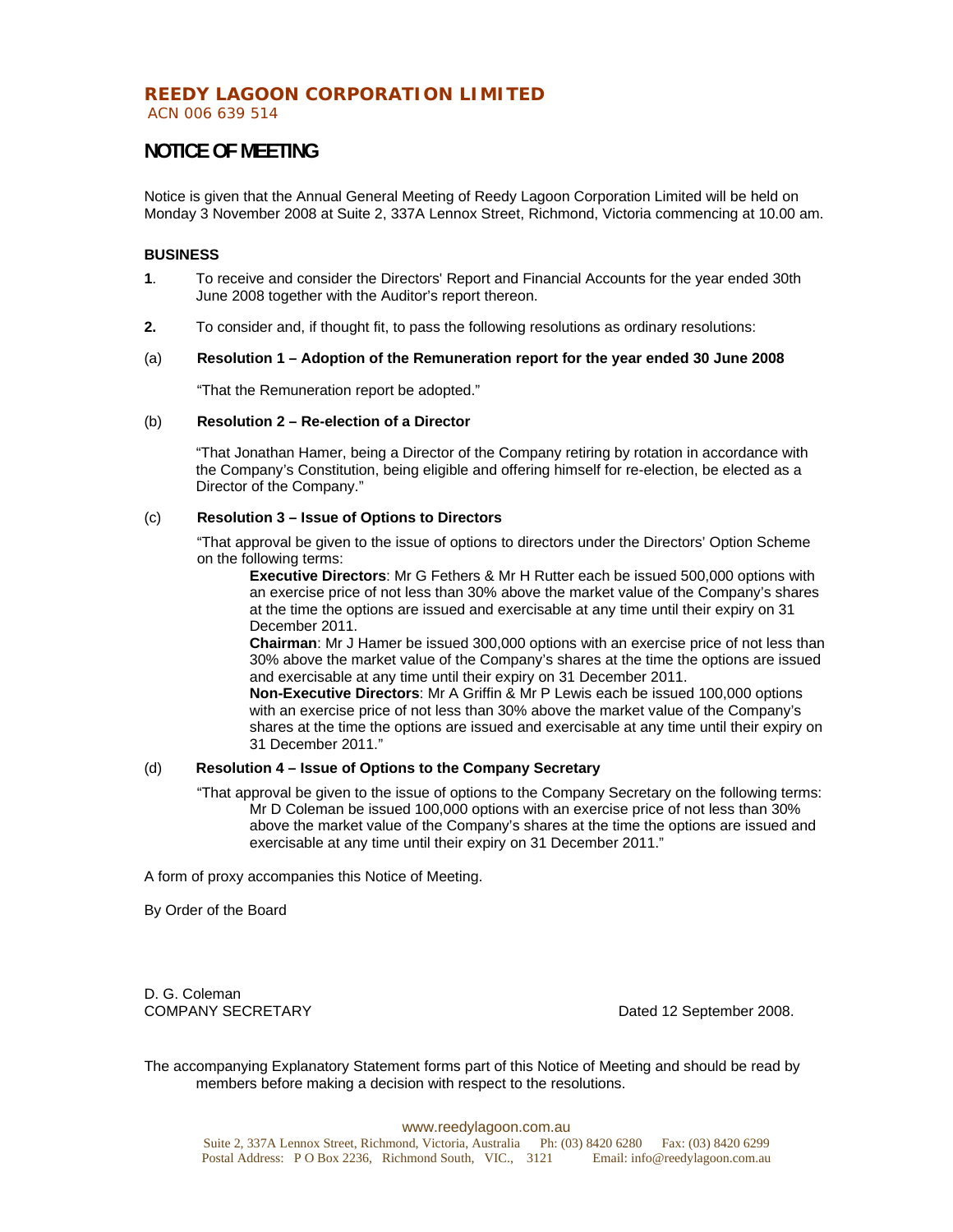# **REEDY LAGOON CORPORATION LIMITED**

## **EXPLANATORY MEMORANDUM**

## **INTRODUCTION**

This explanatory Memorandum has been prepared for the information of shareholders of Reedy Lagoon Corporation Limited (the **"Company"**) in connection with the business to be conducted at the Annual General Meeting to be held on Monday 3 November 2008 at 10.00 am.

## **2(a) RESOLUTION 1 - ADOPTION OF THE REMUNERATION REPORT FOR THE YEAR ENDED 30 JUNE 2008**

Consistent with section 250R of the Corporations Act, the Company submits to share holders for consideration and adoption by way of a non-binding resolution its Remuneration Report for the year ended 30 June 2008. At the meeting there will be opportunity for discussion of the report.

The Remuneration Report can be found on page 20 of the Annual Report within the section headed Corporate Governance Statement, which deals with the remuneration of Directors and executives of the Company.

A Remuneration Report includes:

- an explanation of the Board's policies in relation to the nature and level of remuneration of Directors and executives, if applicable;
- details of any element of the remuneration of Directors and executives that is dependent upon the satisfaction of a performance condition, if applicable;
- details of the total remuneration (as well as a categorized break-down of its components) of each Director and executive, if applicable.

The Directors recommend shareholders vote in favour of the resolution. The Chairman intends to vote undirected proxies in favour of the resolution.

## **2(b) RESOLUTION 2 - RE-ELECTION OF JONATHAN HAMER AS A DIRECTOR**

The Company's Constitution requires that one third of the Directors retire from office at the Annual General Meeting and if they so desire offer themselves for re-election. The Director to retire from office is that person other than the Managing Director who has been longest in office since last re-elected. Pursuant to Article 9.3 of the Constitution, Jonathan Hamer retires by rotation and, being eligible, offers himself for re-election.

The Directors recommend shareholders vote in favour of the resolution. Mr Hamer will stand aside from chairing the meeting for the purposes of this resolution. The Chairman intends to vote undirected proxies in favour of the resolution.

## **2(c) RESOLUTION 3 - PROPOSED ISSUE OF OPTIONS TO DIRECTORS UNDER THE DIRECTORS' OPTION SCHEME**

Approval of holders of ordinary shares is sought for the issue of options to Directors as required by ASX Listing Rule 10.11.

The Directors' Option Scheme was approved by shareholders at the 2000 Annual General Meeting. Under the Scheme options are offered as part of the Directors' annual remuneration to compensate for the Directors' salary which has been set at less than market and to provide incentive for the Directors to increase shareholder value by setting the exercise price of the options at 30% above the market value of the Company's shares at the time the options are issued.

The market value of the shares for the purpose of calculating the option exercise price will be the average of the closing prices for the 20 days on which the shares traded on ASX preceding the date on which